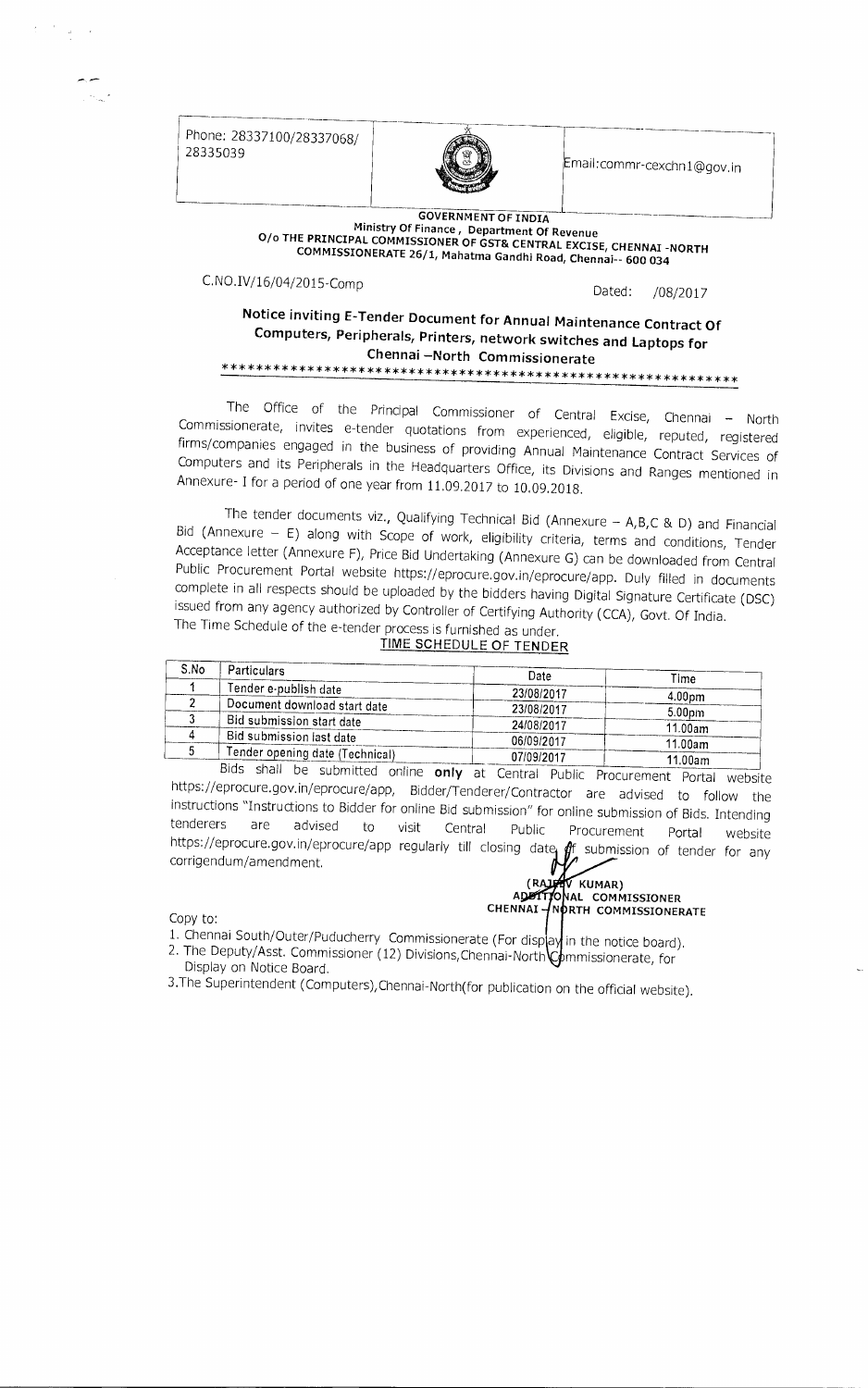The signed and scanned copies of the following Documents must be mandatorily uploaded in the Central Public Procurement Portal website Central Public Procurement Portal website https://eprocure.gov.in/eprocure/app. :

### (i) Qualifying Technical Bid (Annexure  $-$  A to D);

- a. **Annexure A**: Annual turnover for the last three years. Turnover under Computer Service Maintenance to be shown separately.
- b. **Annexure B:** List of at least five qualified engineers in the payrolls of the  $\frac{1}{1}$ firm/company with details of qualification (BCA/BE (Computer Science)/B.Tech. (IT) etc) and more than three years of experience in the relevant field.
- c. **Annexure C:** List of all clients with name and complete address, contact person with telephone number where the firm is currently maintaining 100 or more computers in a single location.
- d. **Annexure D:** Details of hardware under AMC along with no. of resident engineers to be provided ( minimum 4 engineers) .
- (ii) Annexure E: Financial Bid

 $\ell^{1/2}$  ,  $\ell^{1/2}$ 

- (iii) **Annexure F** : Tender Acceptance letter
- (iv) **Annexure G** : Price Bid Undertaking
- (v) Letter of Authorization to submit Bid Undertaking to the effect that the Bidder has not been blacklisted on any issues/services by Central Govt./State Govt / PSUs/Banks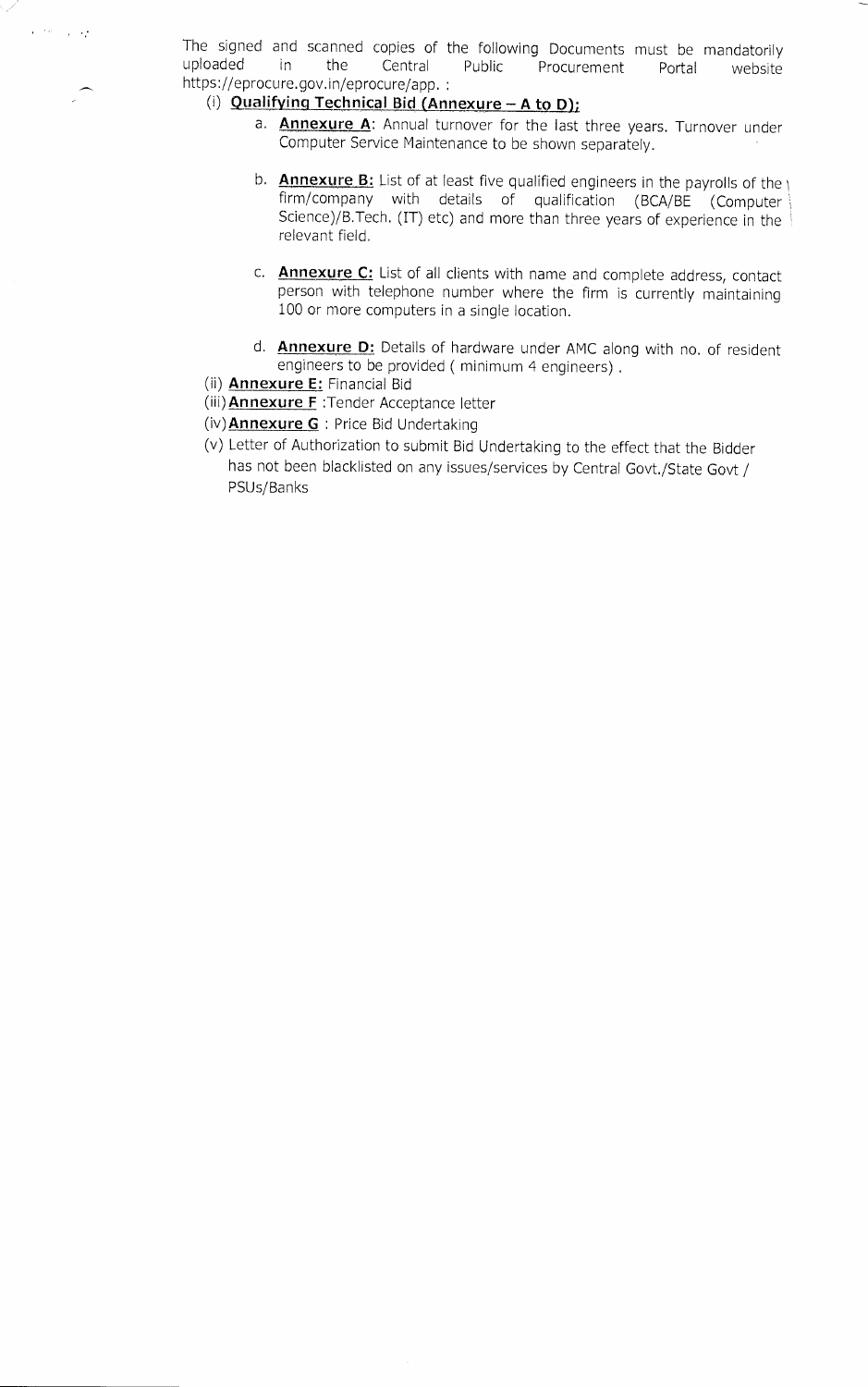### **1. SCOPE OF ANNUAL MAINTENANCE CONTRACT OF COMPUTERS AND ITS PERIPHERALS**

**Scope of work:** There are around (1) 324 -Desktop Computers of various brands viz. :-(a). Lenovo, (b). HP ,HP Compaq(c) HCL(d) ACER ,(2) 40- All in One PC's —HP , Lenovo (3) - 3 ACER laptops (4) 207 - Laser Jet printers of various brands viz - (a). HP, (b). Canon(c) Samsung (5) 4- HP color printers(6)35- MFD All in one Laserjet printers (7) 4- Dot matrix printers to be covered under AMC .AMC will include installation of valid reputed Antivirus software (antivirus to be provided and installed whenever required) and network maintenance,

### **2. GENERAL TERMS & CONDITIONS**

- $\geq$  The contract period will be for one year from 11.9.2017 to 10.09.2018 and the rates quoted will remain in force during the period of contract.
- $\geq$ The AMC shall be a comprehensive contract for all the parts of the machines/accessories/peripherals including parts such as Printer Heads/Teflon sheets/key boards/mouse etc.

The contractor shall provide **four qualified engineers** (hereinafter called 'the resident engineers') who will be stationed permanently in the premises of the client's office, Office of the Principal Commissioner of GST &Central Excise, **26/1, Mahatma Gandhi Road, Chennai - 600 034** 

- He shall attend the client's office on all working days from 09.15 a.m. to 06.00 p.m.  $\geq$ normally, and in case of necessity, beyond this period and also on holidays, whenever the Commissionerate Headquarters Computer Section functions / requires so. Such work timings / days of necessity shall be notified by this office in advance for which no extra charges will be made.
- $\triangleright$  It is the responsibility of the firm to provide standby resident engineers whenever the resident engineer is not available for any reason such as leave etc.
- $\triangleright$  The service engineers shall rectify or resolve any complaint within 24 hours. All repairs have to be carried out on site itself except in respect of items covered under warranty.
- The resident engineer shall not be assigned any new or additional work by the A contractor without the explicit concurrence of the head of the Computers Section of this Commissionerate.
- . The resident engineer once provided shall not be withdrawn /removed or replaced  $\geq$ with another engineer or disturbed from attending to the calls in this office, by the contractor, without proper, prior explicit concurrence of this office,
- Where the resident engineer becomes non-available due to reasons as resignation  $\geq$ etc., an immediate replacement has to be provided by the contractor.
- $\blacktriangleright$ In case of necessity / any emergency, if this office so requires, the contractor shall additionally deploy one or more qualified service engineers to quickly set-right any demanding situation that has arisen unforeseen.
- $\triangleright$  No revision of rates will be entertained during the contract period.
- $\triangleright$  The maintenance service by the contractor shall include preventive and breakdown maintenance of all computer hardware items in the entire Commissionerate locations as mentioned above in Annexure I.
- The resident service engineer shall maintain Log Registers of all calls attended /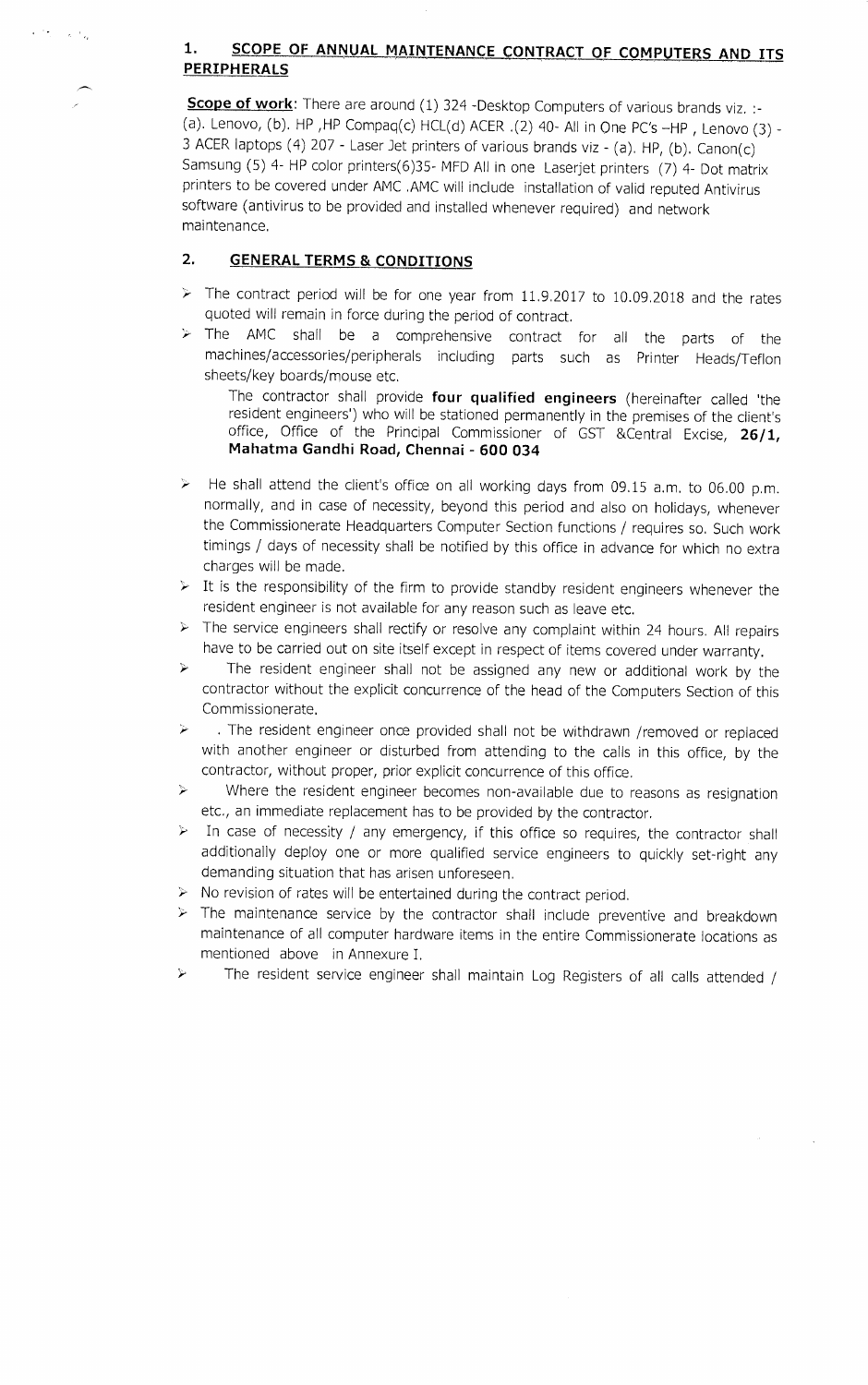Pending issues / Preventive maintenance records and details of all replacement of spares and any such items.

- No advance payment in any case will be made. However, quarterly payment on pro rata basis will be made on satisfactory completion of the contract.
- The AMC Service Bills require to be submitted on quarterly basis in Triplicate.
- $\triangleright$  In case of any constrained situation during the above period, if system configuration change, Upgradation and the number of computers/printers/other related parts / peripherals have to be increased / reduced by the client, then the contractor would be intimated and the AMC amount would be reworked accordingly on pro-rata basis and payments would be made based on the reworked amount, for the remaining period.
- $\triangleright$  The AMC shall include installation, configuring all softwares including Operating System and antivirus softwares and installation of necessary drivers.
- $\triangleright$  In case any equipment is taken outside the office premises for the purpose of repairs, if any PC/printer is not attended/repaired within forty eight hours, the firm shall provide a standby for the same immediately.
- Where the parts/components have failed/damaged or gone out of use by any reason, replacement of those parts/components including hard disk, wires, cables, chords, circuit boards, mouse & keyboards etc., have to be provided by the contractor within 24 hours of attending to the call, including the software installation, if necessary.
- Where the replacement of parts or support could not be obtained due to  $\blacktriangleright$ obsolescence, the entire system (such as Server, Printer, Scanner etc.) must be replaced by the contractor with a new system with at least the existing configuration of the same make and brand from the same manufacturer of the defective system.
- Where replacement of the old system with a new one of the existing configuration of  $\blacktriangleright$ the same make and brand of the failed system could not be provided, a system with higher configuration of the same make and brand from the same manufacturer shall be provided by the contractor.
- In case of replacement of any hardware parts such as Hard Disk, etc, the replacement should be of the same make and brand and either of the same configuration or higher.
- $\triangleright$  The AMC will not cover Computer consumables and is not transferable.
- The list of Hardware items and all the office locations of Chennai—North Commissionerate to be covered under the contract is shown in Annexure - I.
- **The tenders shall be UPLOADED in the Central Public Procurement Portal website https://eprocure.gov.in/eprocure/app and no other mode is entertained.**
- $\triangleright$  Bidders who do not upload Annexures A to G along with tender documents specified below, will be disqualified for not following the tender process and their tenders will not be considered.
- **Failure to comply with any of the conditions mentioned herein (in the tender document) will disqualify the bidders in the AMC process.**

The e-tenders will be uploaded in the above mentioned website by **23.08.2017 at 4.00pm and the last date for submission of bid online will be 06.09.2017 at 11.00am .** 

 $\triangleright$  In case of the firm backing out any time during the period of AMC without any explicit consent of this office, the firm will be liable to recovery at the rates that will have to be incurred by this office on maintenance of the machines/hardware for the balance period of the contract through alternative means.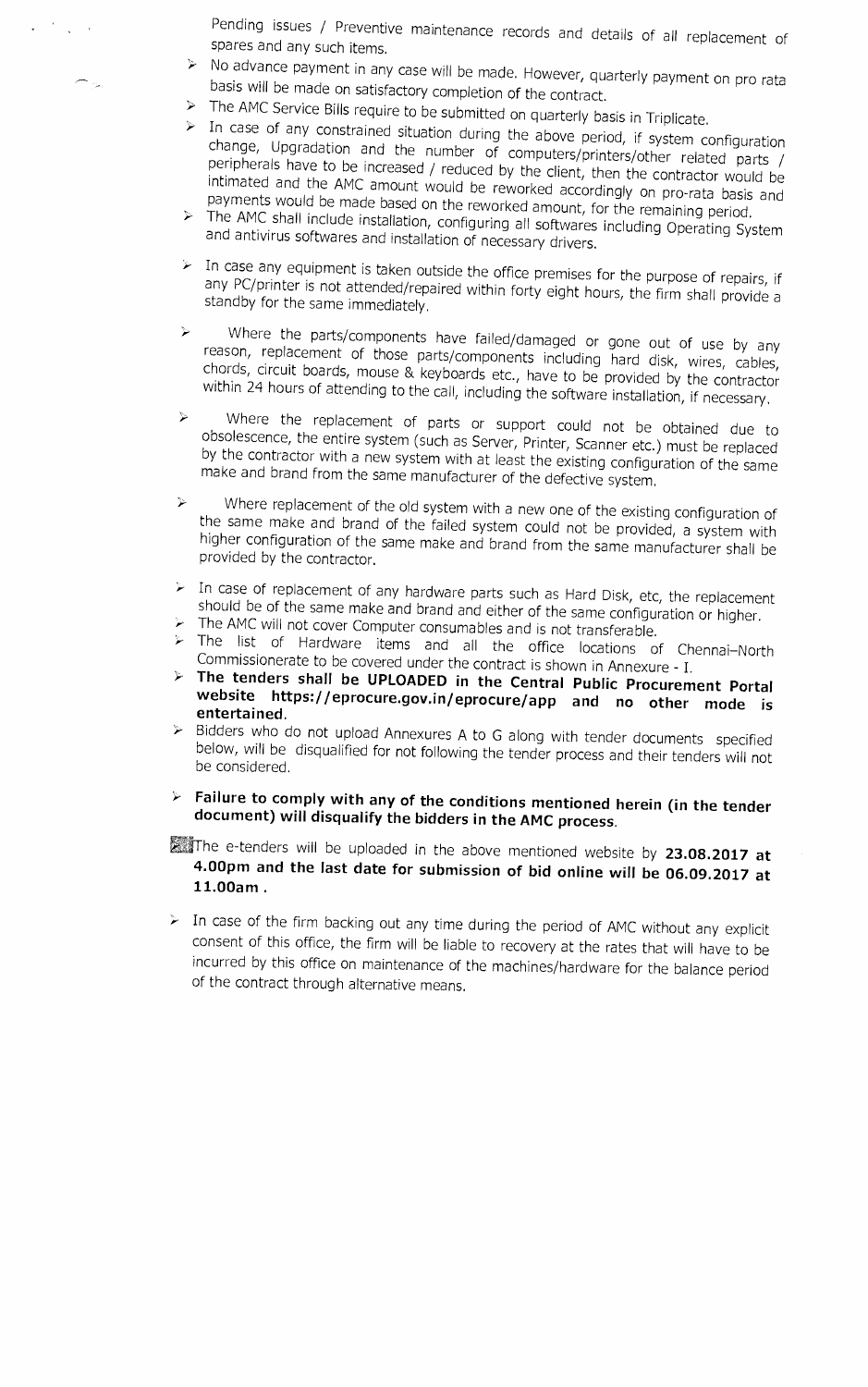- If the firm fails to carry out repairs/provide any standby PC/printer within 3 days to the satisfaction of this office, a penalty of Rs 100/- per day will be charged for delay beyond three working days till such time the PC/printers are repaired.
- $\triangleright$  This office reserves the right to terminate the services of the firm at any time without giving any notice whatsoever.
- $\triangleright$  If the services of the firm are terminated due to deficiency the contract for the remaining period will be awarded to next bidder.
- $\triangleright$  Not following any of the tender process in any manner will lead to automatic disqualification of the tenders.
- No components/spares/computer parts shall be removed/replaced without explicit concurrence from the Competent Authority.
- $\triangleright$  Any dispute arising out of the agreement or that, which may arise in future, shall be resolved by taking recourse to arbitration by a group of 3 members committee, 2 from Commissionerate side and 1 from party side, failing which the dispute will be subject to Chennai jurisdiction only. The Office of the Principal Commissioner of GST & Central Excise, Chennai North Commissionerate is entitled to withhold payments due to the firm in case of any dispute, till it is resolved.

### 3. **ELIGIBILITY CRITERIA FOR TECHNICAL BIDS**

 $\epsilon$  and the state  $\epsilon$ 

a) The firm should be registered with Goods and Service Tax Department,GST Registration Certificate Copy (furnishing the GSTIN) to be enclosed.

- b) The firm should be a registered company with the Registrar of Companies.
- c) The firm should be in existence for a minimum of three years in the field of Computer Service Maintenance, with a turnover of more than 10 lakhs during each of the last two years ending March 2017. Company's annual report for the last three years to be enclosed.
- d) The firm should have executed three AMC's satisfactorily for Government Department or PSU of 100 or more computers connected in LAN in the last five Years. Copies of AMC contract with Other government Departments where AMC had been undertaken in respect of desktop PCs of 100 nos. or more to be enclosed.
- e) The firm should be in possession of at least one AMC in respect of a Central Government Department or Central Government PSU during the financial year 2016- 17/ 2017-18
- f) The firm's AMC should not have been terminated due to deficiency of service in the last five years. The bidder should not have been disqualified /debarred/blacklisted by any Government office/Semi-Government office/PSU/Bank for any default for such services in the past; An undertaking on his/her letter head declaring as follows should be given :
	- "We have not been disqualified/debarred/blacklisted by any Government office/Semi-Government Office/PSUs/Banks for any default for such services in the past."
- g) The firm must have expertise in onsite maintenance and repair of computers (Windows Vista/Windows7/Windows 8/Windows 10/Linux), Laptops, LaserJet Printers, network components and other hardware parts and accessories.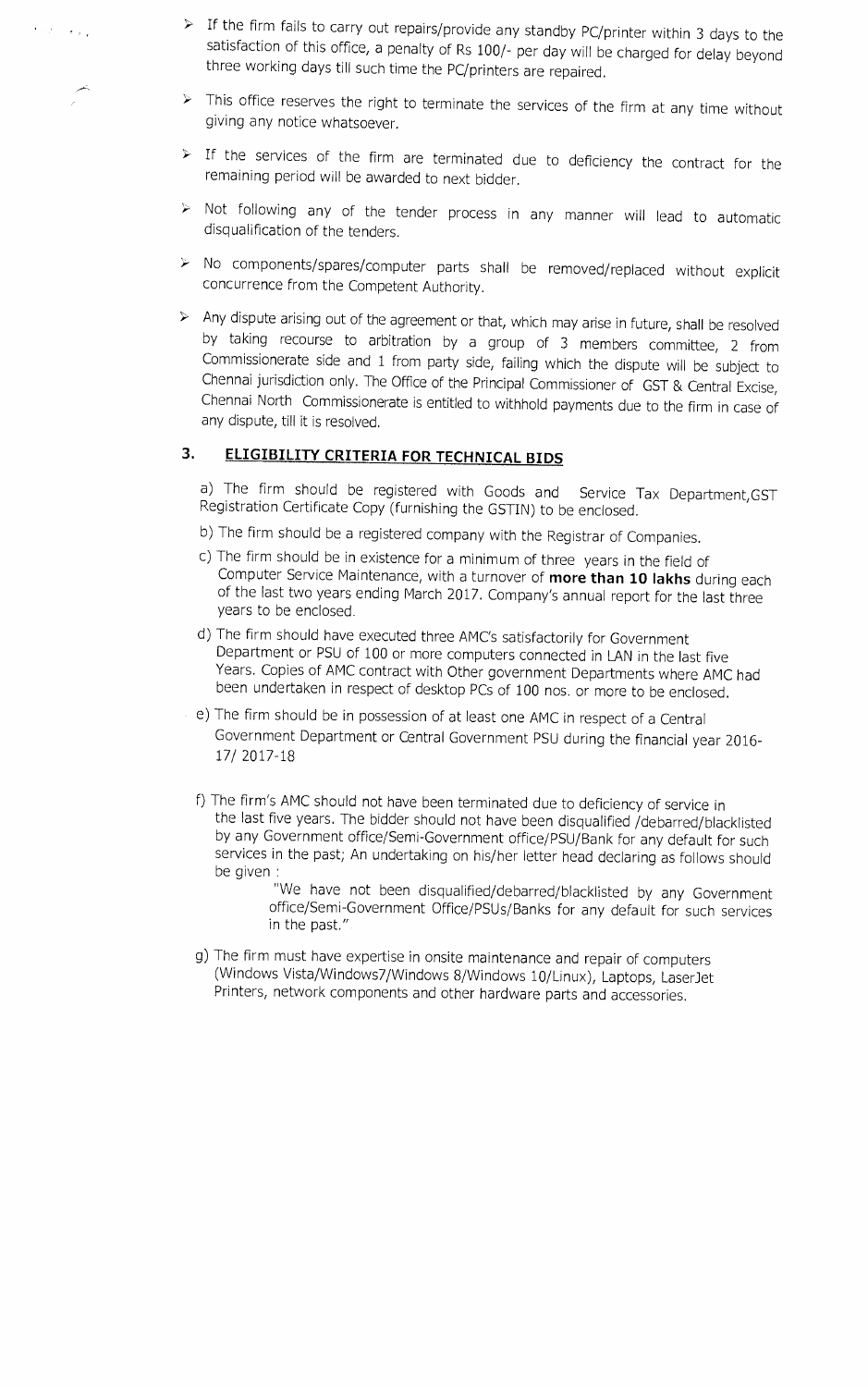- h) The bidder must have permanent Account Number (PAN) under Income Tax Act, 1961 and should furnish and provide Income Tax Assessment certificates for the three years viz., 2014-2015, 2015-2016 and 2016-2017.
- i) The bidder should have valid ISO Certificate.

经营产品的

**viii. The following information has to be uploaded in support of the technical eligibility criteria.** 

- **a. Annexure A: Annual turnover for the last three years. Turnover under Computer Service Maintenance to be shown separately.**
- **b. Annexure B: List of at least five qualified engineers in the payrolls of the firm/company with details of qualification and more than three years of experience in the relevant field as per the following proforma.**
- **c. Annexure C: List of all clients with name and complete address, contact person with telephone number where the firm is currently maintaining 100 or more computers in a single location.**
- **d. Annexure D: Details of hardware under AMC along with no. of resident engineers provided.**
- **e. Annexure F: Tender acceptance letter.**
- **f. Letter of authorization to submit bid.**
- **ii. In addition to the above the following documents should be uploaded. (a) Goods and Service Tax Registration Certificate Copy** 
	- **(b)Company's Annual Report for the last three years**
	- **(c) Copies of AMC contract with other government Departments where AMC involves more than 100 desktop PC's**
	- **(d)The bidder should not have been disqualified /debarred/blacklisted by any Government office/Semi-Government office/PSU/Bank for any default for such services in the past; An undertaking on his/her letter head declaring as follows should be given "We have not been disqualified/debarred/blacklisted by any Government office/Semi-Government Office/PSUs/Banks for any default for such services in the past."**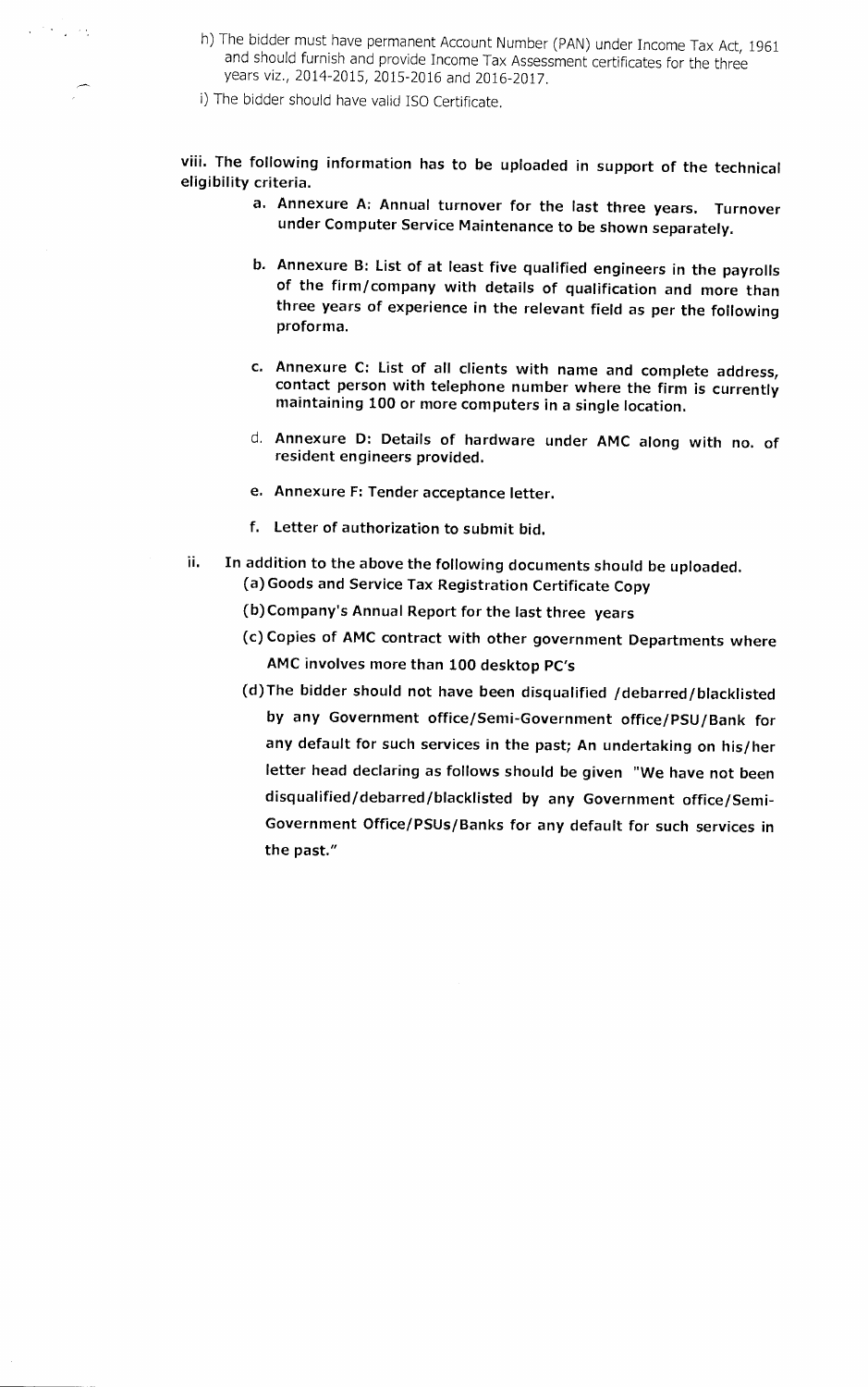### **5. FINANCIAL BID.**

 $\mathcal{L}^{(n)}$  and  $\mathcal{L}^{(n)}$  .

- 1. The financial bid should contain the quotation for maintenance charges item wise in terms of yearly basis only.
- 2. The financial bid should also mention the total maintenance charges for the whole year showing tax components separately.
- 3. Price quoted shall separately mention all taxes and levies applicable.
- 4. No escalation of prices would be permitted on any ground during the AMC period.<br>5. The Technical and Financial Bid should be uploaded separately
- 5. The Technical and Financial Bid should be uploaded separately.
- 6. Only the **technical bid** will be opened on **07.09.2017**
- 7. Only after conditions of the Technical/Qualifying bid is fulfilled, Financial bid of

qualified bidders will be opened under intimation to the successful bidders in the Technical /Financial bid.

 $(HA)$ EEV KUMAR) ADDITIONAL COMMISSIONER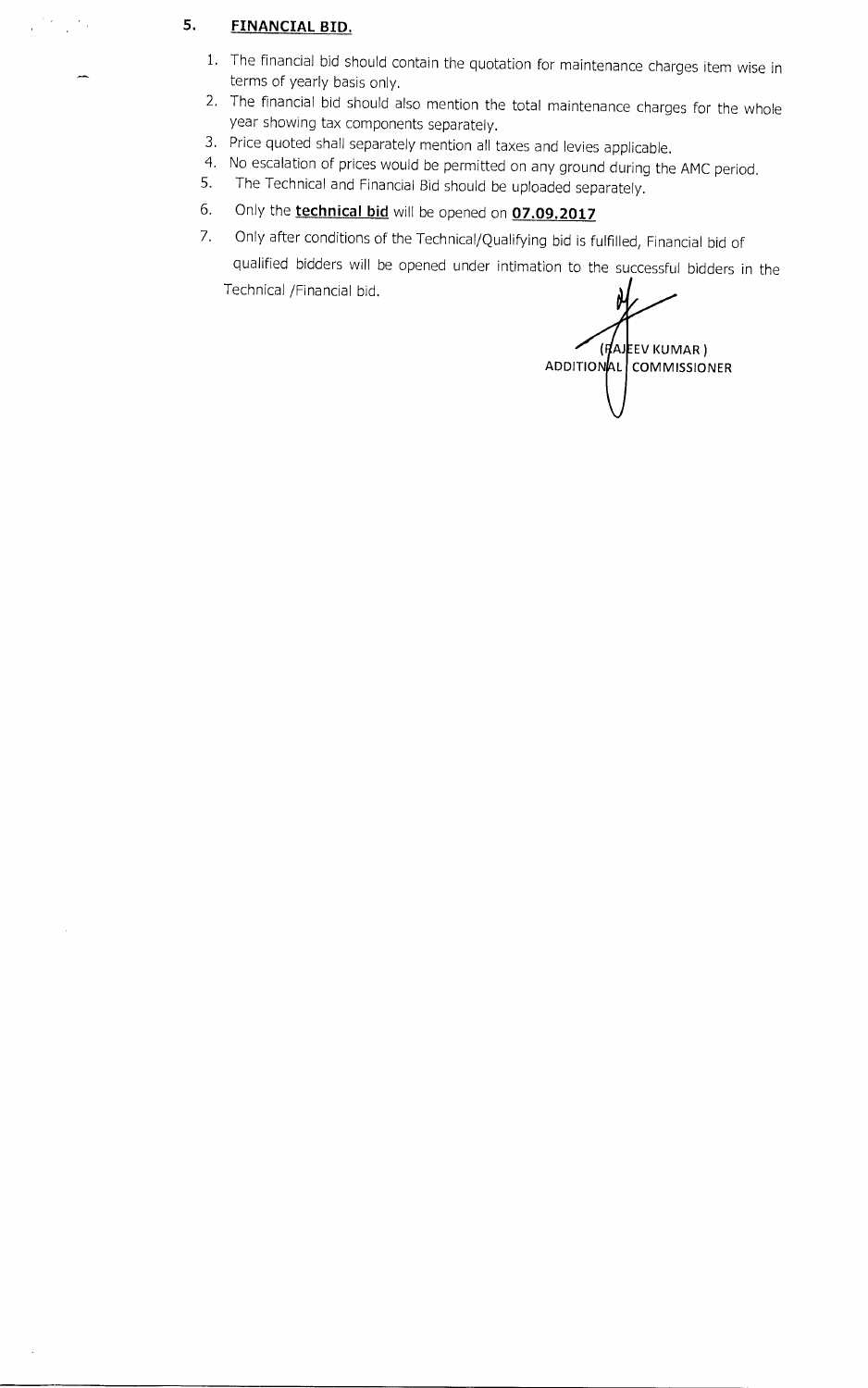## $\epsilon$  ,  $\epsilon$  ,  $\epsilon$  ,  $\epsilon$

### **ANNEXURE A**

### **(To be uploaded in the Company's letter head with seal and signature)Company's Turnover Details**

| Year      | Company<br>turnover |  | / firm's overall   Turnover under Computer<br>Service Maintenance |
|-----------|---------------------|--|-------------------------------------------------------------------|
| 2014-2015 |                     |  |                                                                   |
| 2015-2016 |                     |  |                                                                   |
| 2016-2017 |                     |  |                                                                   |

### **ANNEXURE B**

# **(To be uploaded in the Company's letter head with seal and signature)**

## **LIST OF 5 QUALIFIED ENGINEERS IN THE PAYROLL OF THE COMPANY**

| SI No | Name of<br>Engineer | the | Qualified   Employee<br>Code | Educational<br>Qualification | Technical<br>Qualification | Relevant<br>Experience<br>$\overline{1}$ in yrs |
|-------|---------------------|-----|------------------------------|------------------------------|----------------------------|-------------------------------------------------|
|       |                     |     |                              |                              |                            |                                                 |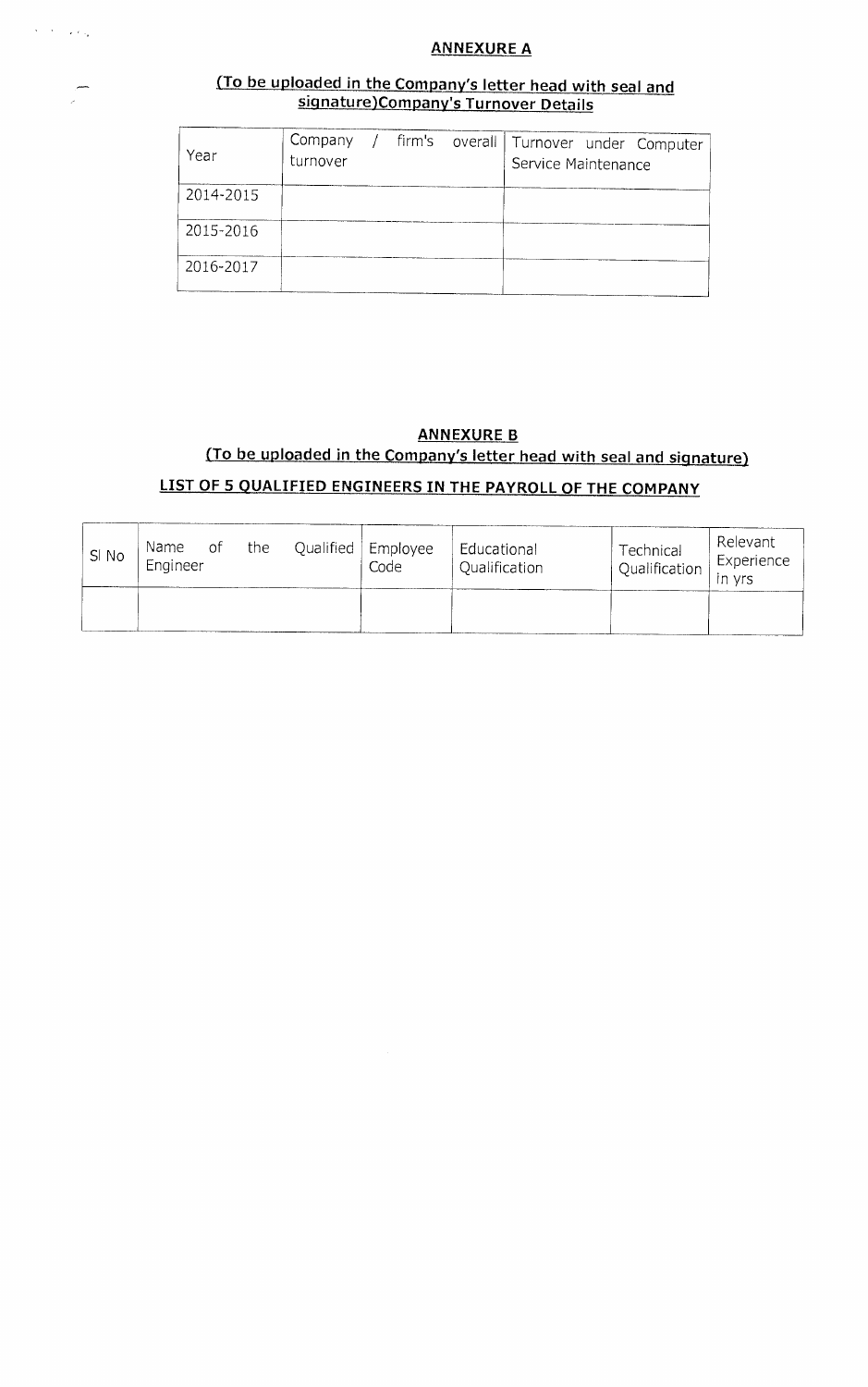$\mathcal{O}(\mathcal{O}_{\mathbb{Z}_p})$  ,  $\mathcal{O}_{\mathbb{Z}_p}$ 

# (To be uploaded in the Company's letter head with seal and signature)

### **LIST OF CLIENTS WITH MORE THAN 100 SYSTEMS WHERE AMC HAS BEEN UNDERTAKEN**

| SI<br><b>No</b> | Name of<br>the<br>Client | Addres<br>s of the<br>Client | Name of the<br>manager/Con<br>tact<br>person | Contact no of<br>Manager/Conta<br>Person at<br>ct<br>Client Location |              | Name of<br>the<br>Resident<br>Engineer | Details of Hardware under AMC |                             |                      | Value<br>of the       |              | State<br>whethe<br>the<br>client |
|-----------------|--------------------------|------------------------------|----------------------------------------------|----------------------------------------------------------------------|--------------|----------------------------------------|-------------------------------|-----------------------------|----------------------|-----------------------|--------------|----------------------------------|
|                 |                          |                              | in<br>Client's<br>place                      | Mobile                                                               | Land<br>Line | with<br>contact<br>no                  | No of<br>Serve<br>rs          | No of<br>Deskt<br>op<br>PCS | No of<br>Lapto<br>ps | No of<br>Printe<br>rs | Contra<br>ct | is<br>Govt/P<br>SU               |
|                 |                          |                              |                                              |                                                                      |              |                                        |                               |                             |                      |                       |              |                                  |

### **ANNEXURE D (To be uploaded in the Company's letter head with seal and signature)**

| Items     | Brand/make of system<br>and model | Operating system<br>(OS)    | No. of PC's    | No.<br>$\mathsf{of}$<br>Resident<br>Engineers |
|-----------|-----------------------------------|-----------------------------|----------------|-----------------------------------------------|
| All<br>in |                                   | Windows 7                   |                |                                               |
| one       |                                   | Windows 8                   | 40             |                                               |
| PC's      | HP/Lenovo                         | Windows 10                  |                |                                               |
|           | HP/Lenovo/HCL/Compaq              | <b>XP</b>                   |                |                                               |
| Desktop   | -do-                              | Vista                       |                |                                               |
| Pcs       | -do-                              | Windows 7                   |                |                                               |
|           | -do-                              | Windows 8                   | 324            | $\overline{4}$                                |
|           | -do-                              | Windows 10                  |                |                                               |
|           |                                   |                             |                |                                               |
| Laptops   | <b>ACER</b>                       | Windows 7                   | 3              |                                               |
|           | -do-                              | Windows 8                   |                |                                               |
|           | -do-                              | Windows 10                  |                |                                               |
|           | HP                                |                             |                |                                               |
|           | Samsung                           |                             | 207            |                                               |
| Printers  | Canon                             |                             |                |                                               |
|           |                                   | Laserjet (black)            |                |                                               |
|           | HP Pro Color (MFD)                | Laserjet(colour)            | $\overline{4}$ |                                               |
|           | MFD all in one Laserjet           | Laserjet (black)            | 35             |                                               |
|           | Deskjet & dot matrix              | Ink<br>and<br>Dot<br>matrix | $\overline{4}$ |                                               |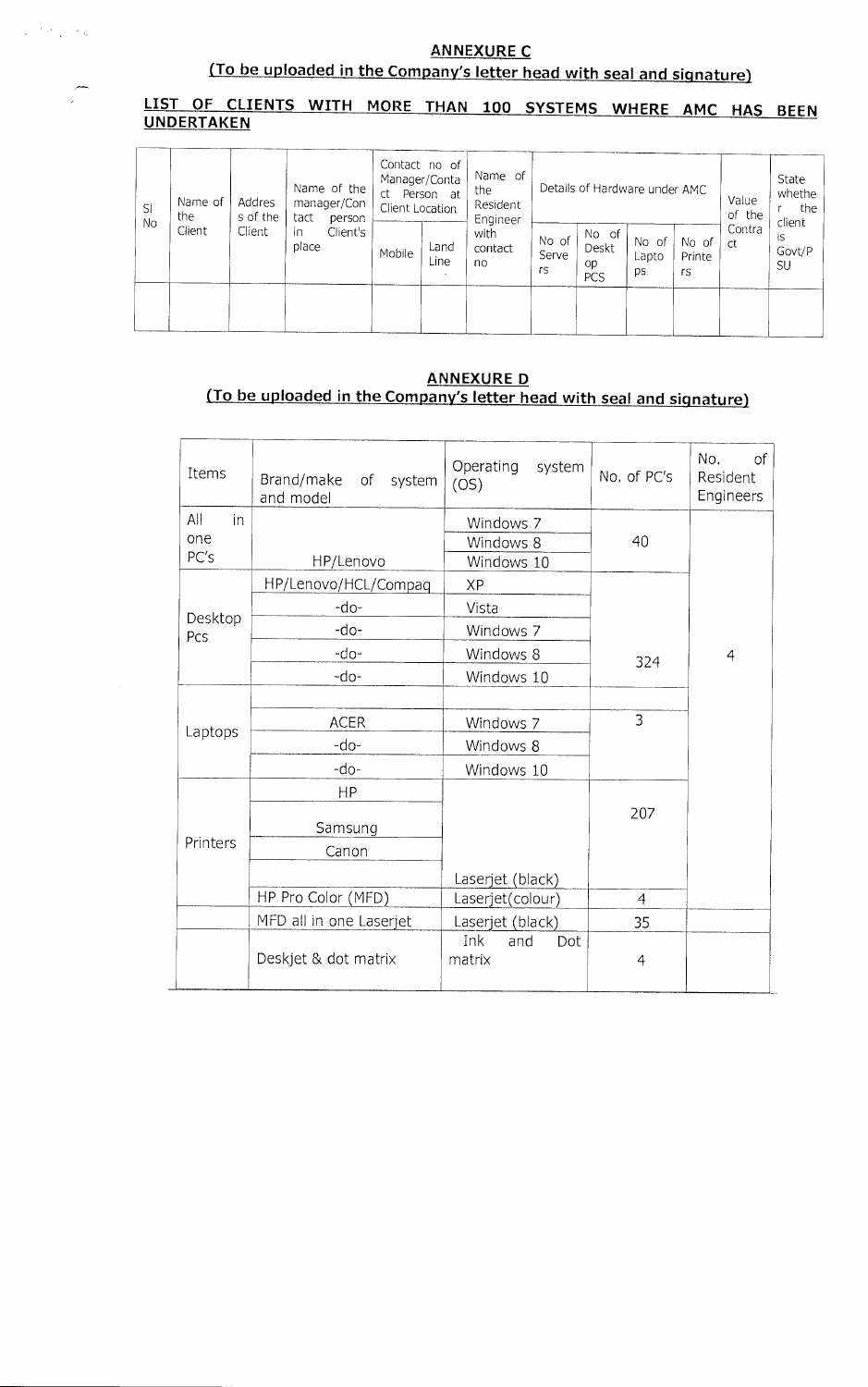### **ANNEXURE-E - FINANCIAL BID (To be uploaded in the Company's letter head with seal and signature)**

### **AMC WORK FOR INSTALLATIONS OF IT HARDWARE IN CHENNAI NORTH COMMISSIONERATE**

 $\epsilon$  , and  $\epsilon$  , and  $\epsilon$ 

ᅩ

| S.No.          | <b>ITEM OF WORK</b>                           | <b>Nos</b> | <b>Unit Rate</b><br>(Taxes to<br>be shown<br>separately) | Total(Rs.)             |
|----------------|-----------------------------------------------|------------|----------------------------------------------------------|------------------------|
| $\mathbf{1}$   | AMC of Desktop<br>Computers                   | 324        |                                                          |                        |
| $\overline{2}$ | AMC of ACER Laptops                           | 3          |                                                          |                        |
| 3              | AMC for Laserjet printer<br>(black)           | 207        |                                                          |                        |
| $\overline{4}$ | AMC for HP Pro color<br>printer (MFD)         | 4          |                                                          | <b>BoQ</b><br>enclosed |
| 5              | AMC for MFD All in one<br>Laserjet printers   | 35         |                                                          |                        |
| 6              | AMC for Deskjet (i) and<br>dot matrix printer | 4          |                                                          |                        |
| 7              | All in one PC's                               | 40         |                                                          |                        |
|                | <b>Total AMC Amount</b>                       | 617        |                                                          |                        |

 $\sim$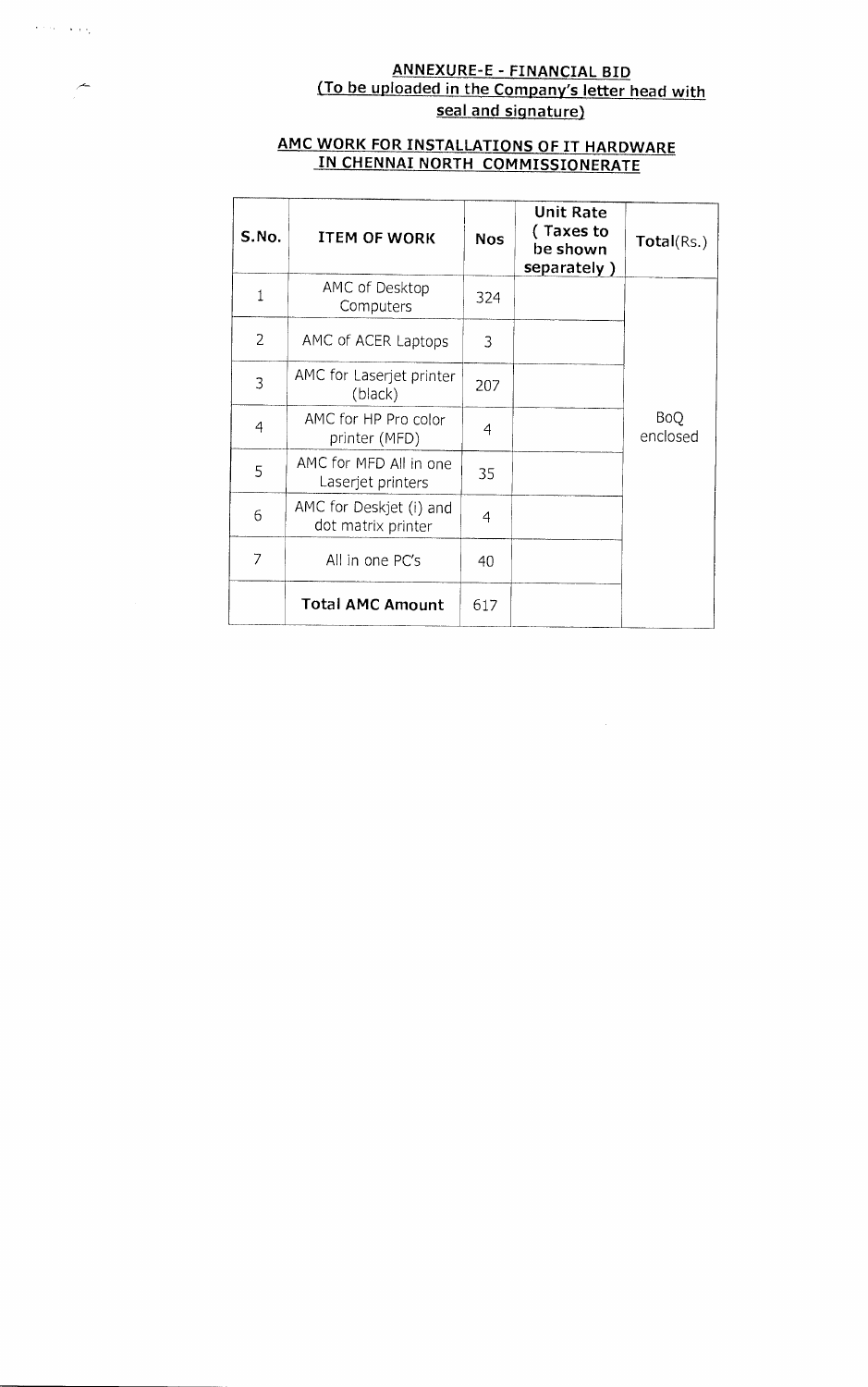**ANNEXURE — F** 

**(To be uploaded in the Company's letter head with seal and signature)** 

### **TENDER ACCEPTANCE LETTER (To be given on Company's Letter Head)**

Date:

م التي الأنا

To,  $\overline{\phantom{0}}$ 

Sub: Acceptance of Terms & Conditions of Tender.

Tender Reference No:

|  | 10 A r |  |
|--|--------|--|

Name of Tender / Work:

Dear Sir,

1. I/ We have downloaded / obtained the tender document(s) for the above mentioned 'Tender/Work' from the web site(s) namely:

as per your advertisement, given in the above mentioned website(s).

2. I / We hereby certify that I / we have read the entire terms and conditions of the tender documents from Page No. \_\_\_\_\_\_\_ to \_\_\_\_\_\_\_ (including all documents like annexure(s), schedule(s), etc .,), which form part of the contract agreement and I / we shall abide hereby by the terms / conditions / clauses contained therein.

3. The corrigendum(s) issued from time to time by your department/ organisation too have also been taken into consideration, while submitting this acceptance letter.

4. I / We hereby unconditionally accept the tender conditions of above mentioned tender document(s) / corrigendum(s) in its totality / entirety.

5. I / We do hereby declare that our Firm has not been blacklisted/ debarred by any Govt. Department/Public sector undertaking.

6. I / We certify that all information furnished by the our Firm is true & correct and in the event that the information is found to be incorrect/untrue or found violated, then your department/ organisation shall without giving any notice or reason therefore or summarily reject the bid or terminate the contract , without prejudice to any other rights or remedy including the forfeiture of the full said earnest money deposit absolutely.

Yours Faithfully,

(Signature of the Bidder, with Official Seal)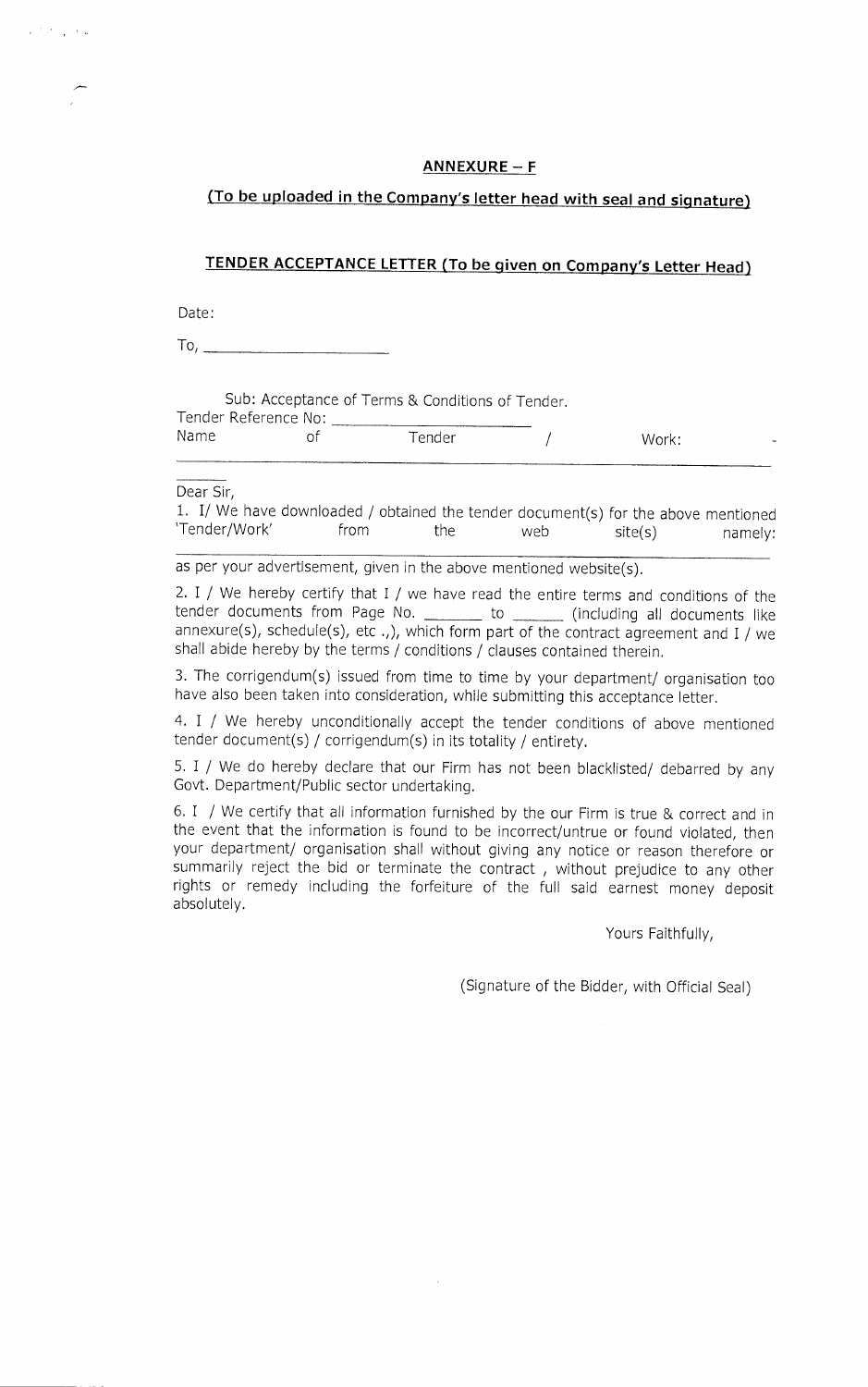### **ANNEXURE - G**

# **(To be uploaded in the Company's letter head with seal and signature)**

### **PRICE BID UNDERTAKING**

From (Full name and address of the Bidder)

To

 $\mathcal{O}^{(0,1)}$  . The  $\mathcal{O}^{(1)}$ 

Dear Sir/madam,

I submit the price Bid for and related activities as envisaged in the Bid Document.

2. I have thoroughly examined and understood all the terms and conditions as contained in the Bid Document, and agree to abide by them.<br>3. I offer to work at the rates as indicated in the price Bi

3. I offer to work at the rates as indicated in the price Bid inclusive of all applicable taxes.

SIGNATURE OF THE BIDDER WITH OFFICIAL SEAL